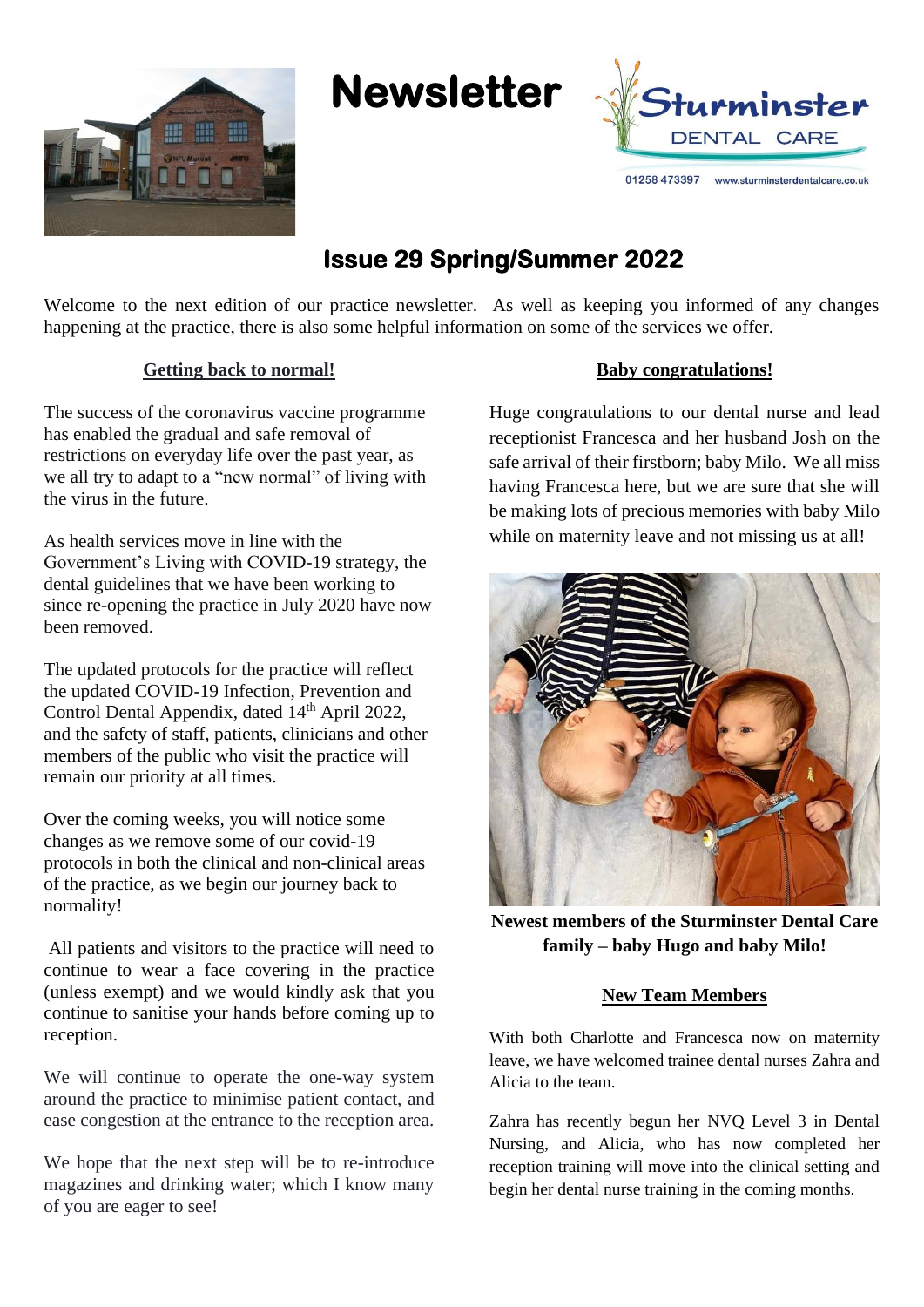We hope that they will both be very happy being part of the team at Sturminster Dental Care.



**Trainee Dental Nurse Zahra**



**Trainee Dental Nurse Alicia**

## **Examination Success!**

Our congratulations go to Zoe who has recently completed her Level 3 qualification in Dental Nursing. We are very proud of Zoe's achievement; she is a great asset to the practice.



**Dental Nurse Zoe**

## **National Smile Month 2022**

**National Smile Month** is a charity campaign all about championing the benefits of having good oral health and promoting the value of a healthy smile.

National Smile Month 2022 is all about shining a light on inequalities within oral health.

Between 16<sup>th</sup> May and 16<sup>th</sup> June, the Oral Health Foundation will be raising awareness of important health issues and hoping to make a positive difference to the oral health of millions of people.

Oral health inequalities affect lots of different people and groups within society. Age, wealth, level of education and where you live can all determine how healthy, or unhealthy, your mouth might be.

Inequalities are often preventable. In the UK, oral health inequalities can lead to a greater risk of:

- Oral diseases such as [tooth decay](https://www.dentalhealth.org/dental-decay) and [gum](https://www.dentalhealth.org/gum-disease)  [disease.](https://www.dentalhealth.org/gum-disease)
- Tooth loss and tooth extractions.
- [Mouth cancer.](https://www.dentalhealth.org/mouth-cancer)
- Dental phobias and anxiety.
- Less access to frontline care and support services.

Despite the many improvements in oral health over the last 40 years, inequalities continue to be a burden for many people.

National Smile Month is a chance to help others achieve better oral health by sharing important oral health messages.

## **Key messages for great oral health**

During National Smile Month, we are promoting four key messages for better oral health:

- Brush teeth for two minutes, last thing at night and one other time during the day, with a [fluoride](https://www.dentalhealth.org/fluoride) toothpaste.
- Clean between your teeth every day.
- Cut down how much and how often you have sugary foods and drinks.
- Visit a dentist regularly.

The team at Sturminster Dental Care are proud to support National Smile Month; we believe that everybody deserves a healthy smile. A person's oral health is a crucial part of their overall wellbeing.